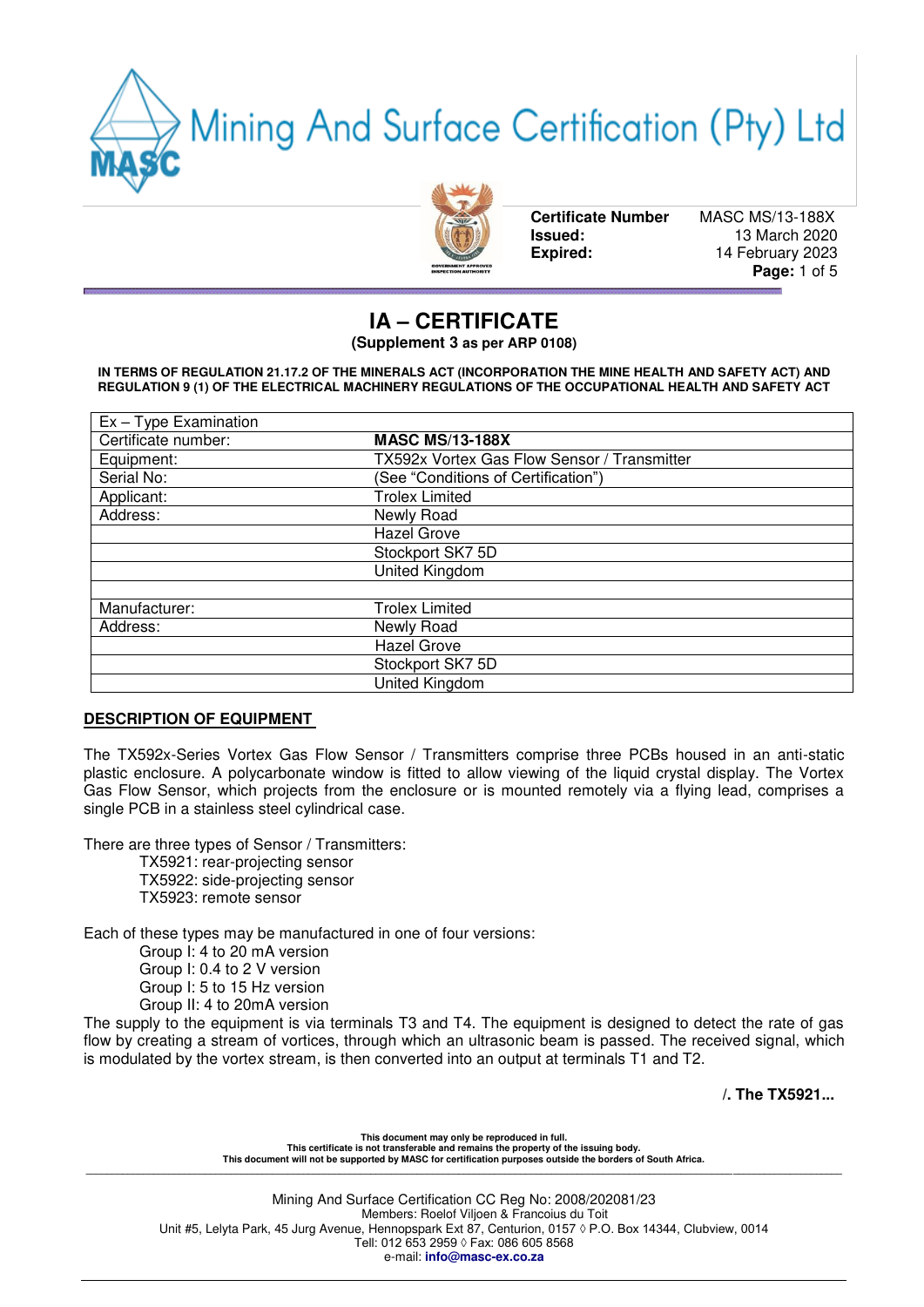TX592x Vortex Gas Flow Sensor / Transmitter (Supplenment 3)

**Page 2 of 5** 

| Version:            | $T3/T4$ (supply)       | T1/T2 (signal out) [See notes $1 - 3$ ] |
|---------------------|------------------------|-----------------------------------------|
| Group I:            | $Ui = 16.5V;$          | $Ui = 16.5V$                            |
| 4 - 20mA version:   | $Ci = 4 nF$ ; $Li = 0$ | $Pi = 1.72W$                            |
|                     |                        | $Ci = 15nF$ ; Li = 0.                   |
|                     |                        | $Uo = 16.5V$ ; $lo = 220mA$             |
|                     |                        | $Po = 0.91W$                            |
|                     |                        | $Co = 11.9 \mu F$ ; Lo = 2.6mH.         |
| Group I:            | $Ui = 16.5V;$          | $Ui = 16.5V$                            |
| $0.4 - 2V$ version  | $Ci = 4 nF$ ; $Li = 0$ | $Pi = 1.72W$                            |
|                     |                        | $Ci = 15nF$ ; Li = 0.                   |
|                     |                        | $Uo = 16.5V$ ; $lo = 41mA$              |
|                     |                        | $Po = 0.17W$                            |
|                     |                        | $Co = 11.9 \mu F$ ; Lo = 2.6mH.         |
| Group I:            | $Ui = 16.5V;$          | $Ui = 16.5V$                            |
| $5 - 15$ Hz version | $Ci = 4 nF$ ; $Li = 0$ | $Pi = 1.72W$                            |
|                     |                        | $Ci = 0;$ $Li = 0.$                     |
|                     |                        | $U_0 = 0$                               |
|                     |                        |                                         |

The TX5921/2/3 have the following safety descriptions:

| Version:          | T1/T2/T3/T4 (total inputsto 'supply' and 'signal out') |
|-------------------|--------------------------------------------------------|
| Group II:         | Ui = $28V$ ;<br>li = 120mA                             |
| 4 - 20mA version: | $Pi = 0.84W$                                           |
|                   | $Ci = 18.3nF$ : Li = 0                                 |

**Note 1:** In some applications, T1 and T2 are inputs, in which case these output parameters are not relevant.

**Note 2:** For Group I builds, the connections to terminals T1/T2 and T3/T4 shall be from the same power supply. The user should note that the power to terminals T1/T2 must be limited to 1.72W via a supply with a minimum source resistance of 40 Ω. There is no specific limitation to terminals T3/T4, so terminals T1/T2 and T3/T4 should be regarded as seperate instrinsically safe circuits.

**Note 3:** The user should refer to the parameters of the equipment connected to terminals T1/T2 and compare these to the parameters listed in the table. The more onerous set of parameters should be used.

**Note 4:** Terminals T5, T6 and T8 are connections to the Vortex Head which may be integral with the main part of the apparatus (TX5921 and TX5922) or connected by a cable not exceeding 10m in length (TX5923). T7 is not connected.

The equipment has not been assessed as a 'safety device' as referenced in Directive 94/9/EC, Annex II, clause 1.5.

### **TX-592x-Series Vortex Sensing Head**

The TX592x Vortex Gas Flow Sensor Remote Head is a stand-alone item of apparatus designed to be powered from a suitable barrier or isolator, or alternatively via a sensor/transmitter. The Vortex Head comprises a single PCB in a stainless steel cylindrical case. The apparatus is designed to detect the rate of gas flow by creating a stream of vortices, through which an ultrasonic beam is passed. The received signal is modulated by the vortex stream.

**/. There are...** 

**This document may only be reproduced in full. This certificate is not transferable and remains the property of the issuing body. This document will not be supported by MASC for certification purposes outside the borders of South Africa. \_\_\_\_\_\_\_\_\_\_\_\_\_\_\_\_\_\_\_\_\_\_\_\_\_\_\_\_\_\_\_\_\_\_\_\_\_\_\_\_\_\_\_\_\_\_\_\_\_\_\_\_\_\_\_\_\_\_\_\_\_\_\_\_\_\_\_\_\_\_\_\_\_\_\_\_\_\_\_\_\_\_\_\_\_\_\_\_\_\_\_\_\_\_\_\_\_\_\_\_\_\_\_\_\_\_\_\_\_\_\_\_\_\_\_\_\_\_\_\_\_\_\_\_\_\_\_\_\_\_\_\_\_\_\_\_\_\_\_\_\_\_\_\_\_\_**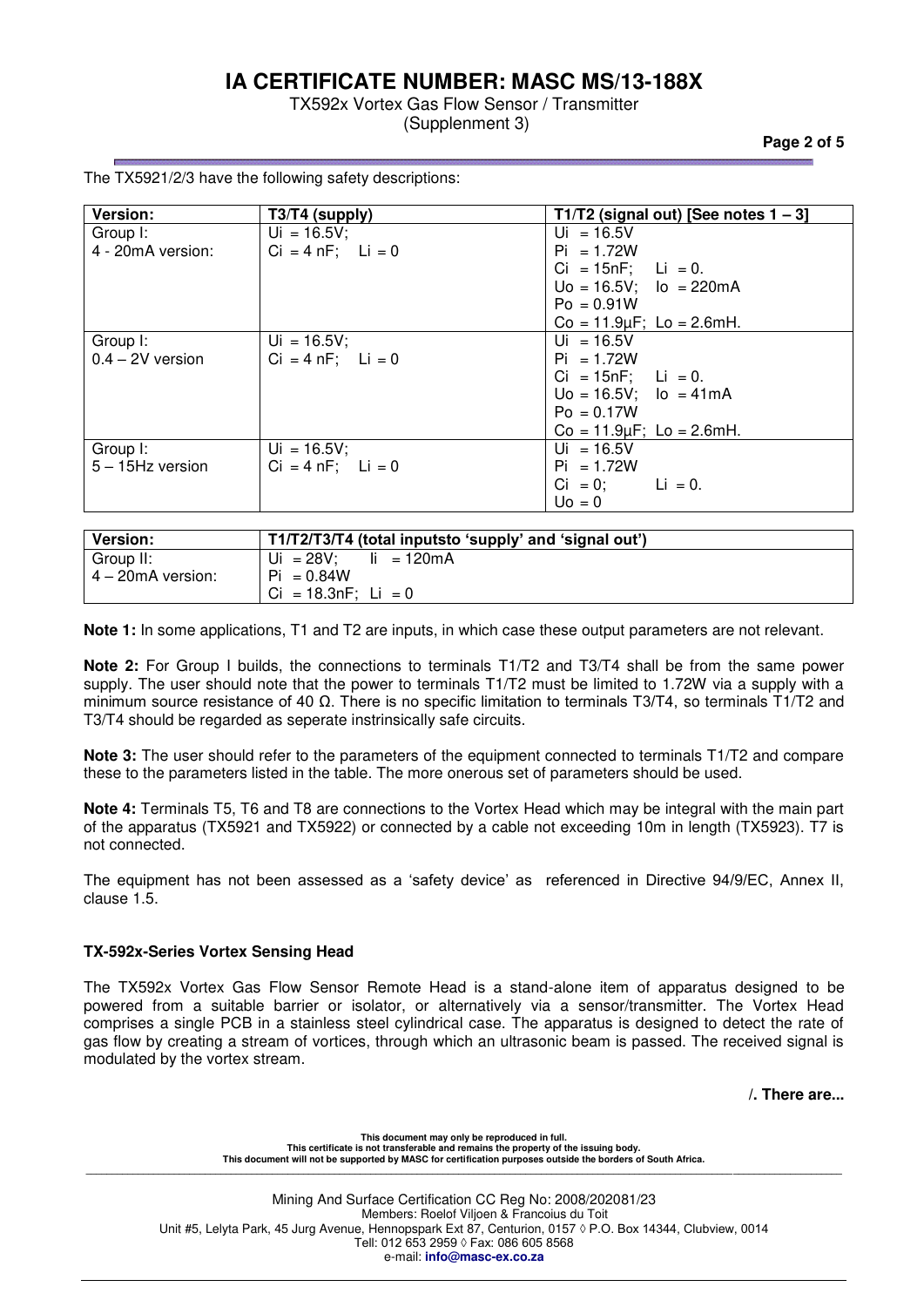## TX592x Vortex Gas Flow Sensor / Transmitter

(Supplenment 3)

**Page 3 of 5** 

#### There are two types of Sensing Heads:

- 1. TX5924: hand-held
- 2. TX5925: fixed-mount

Both of these types are manufactured for Group I and Group II applications. The construction of the Group I and Group II versions is identical. The Vortex Head has the following safety description:

| Group I (total of supply plus signal) | Group II (total of supply plus signal) |
|---------------------------------------|----------------------------------------|
| Ui = $16.5V$                          | $=30V$<br>Ui                           |
| -li<br>= 390mA                        | $= 390 \text{mA}$                      |
| $Pi = 1.61W$                          | Pi<br>$= 1.2W$                         |
| $Ci = 0$                              | Ci<br>$= 0$                            |
| Li = 15 $u$ H                         | $=15$ uH                               |

The equipment has not been assessed as a 'safety device' as referenced in Directive 94/9/EC, Annex II, clause 1.5.

**Variation 1 -** This variation introduced the following changes:

- i. The use of pad printing was recognised as an alternative method of marking.
- **Variation 2** This variation introduced the following changes:
	- i. A potentiometer was added to the sensor head circuit.
- **Variation 3** This variation introduced the following changes:
	- i. The value of C26 was increased from 2.64nF to 12nF.
- **Variation 4** This variation introduced the following changes:
	- i. The use 'Faradex' stainless steel filled nylon 6 as an alternative anti-static enclosure material.
- **Variation 5** This variation introduced the following changes:
	- i. To permit the value of C26 in the 4-20mA Group I build to be increased from 2.64nF to 12nF.

**Variation 6-** This variation introduced the following changes:

- i. The mechanical design of the head was varied as required.
- **Variation 7** This variation introduced the following changes:
	- i. To recognise that the equipment complies with IEC 60079-0:2011, IEC 60079-11:2012, IEC 60079-26:2007 & EN 50303:2000. The list of standards is updated accordingly.
	- ii. The addition of an alternative plastic enclosure material with anti-static properties.
	- iii. The deletion of the zinc alloy enclosure option.
	- iv. The marking details are now laser-etched on a stainless steel label and is attached to the front face of the apparatus.

**/. v. The use...** 

This document may only be reproduced in full.<br>This certificate is not transferable and remains the property of the issuing body.<br>This document will not be supported by MASC for certification purposes outside the borders of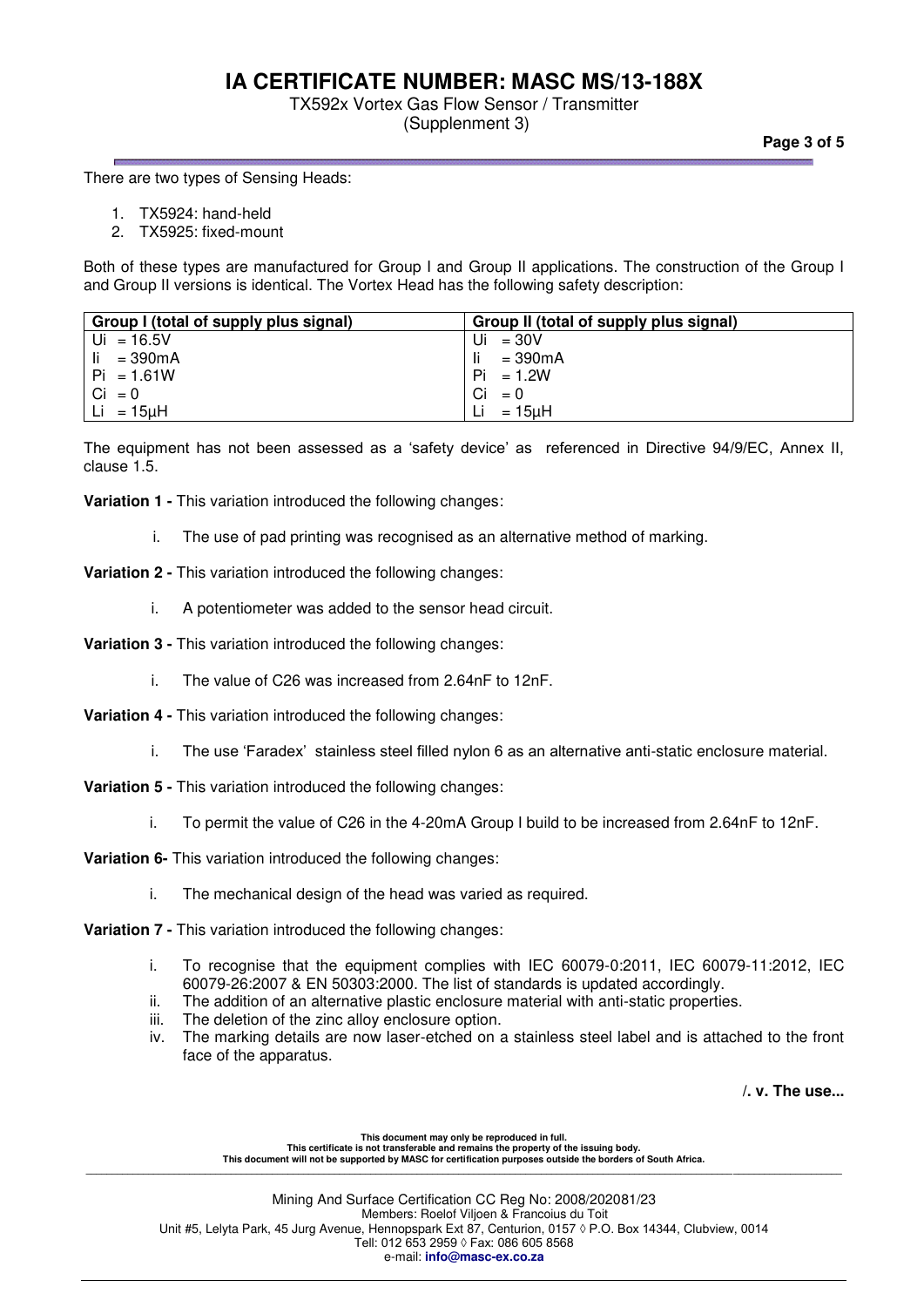TX592x Vortex Gas Flow Sensor / Transmitter

(Supplenment 3)

#### **Page 4 of 5**

- v. The use of Bedford opto-isolator Type OPI1264D approved under BAS 01ATEX1278U/4 coded Ex ia IIC Ga as a replacement to that approved under BAS Ex 89C2096U/2 coded EEx ia IIC.
- vi. The use of Littelfuse 259 approved under Baseefa02ATEX0071U Issue 3 coded Ex as a replacement to that approved under BAS Ex832302U.
- vii. As a result of the modifications the Product Description, Conditions of Certification, Special Conditions For Safe Use and Marking were amended.

**MARKING** (According to the Sira Certificate):

Trolex Limited

TX592x Vortex Gas Flow Sensor / Transmitter

| $\langle \widehat{\epsilon_{\mathsf{x}}}\rangle$ | I M1                                      | 11 1 G                                    |
|--------------------------------------------------|-------------------------------------------|-------------------------------------------|
|                                                  | Ex ia I Ma                                | Ex ia IIC Ga T4                           |
|                                                  | Ta = -20 $^{\circ}$ C to +60 $^{\circ}$ C | Ta = -20 $^{\circ}$ C to +60 $^{\circ}$ C |

### **Additional MASC Marking**

Ex Rating: Ex ia I / IIC T4 (Ta = -20°C to +60°C)<br>IA No: MASC MS/13-188X MASC MS/13-188X

## **COMPLIANCE:**

The unit as described above and in MASC Letter **13-188-R3** is hereby certified "Explosion Protected" Ex ia I / IIC T4 (Ta = -20 $\degree$ C to +60 $\degree$ C) and is suitable for use in hazardous locations as stated below and as tested, assessed and inspected in accordance with the relevant requirements of SANS Standards:

SANS / IEC 60079: "Electrical apparatus for explosive gas atmospheres",

- **SANS/(IEC) 60079-0 : 2012 "General Requirements";**
- **SANS/(IEC) 60079-11: 2012 "Intrinsic Safety 'i'";**
- **SANS/(IEC) 60079-26: 2007 "Equipment protective level (EPL) 'Ga'"**
- **ARP 0108 (Edition 1.1) "Regulatory requirements for explosion protected apparatus".**

| Location                    | Zone $0 & 1$   | Coal dust / Gas: Underground and Surface         |
|-----------------------------|----------------|--------------------------------------------------|
| <b>Hazard Frequency</b>     | $---$          | Continuous as could occur under normal operating |
|                             |                | conditions in hazardous area                     |
| Environment                 | Group I/IIC    | Methane Coal dust / Propane to Hydrogen          |
| <b>Limiting Temperature</b> | T4             | 135°C                                            |
| <b>Ambient Temperature</b>  | -20°C to +60°C |                                                  |

#### *The use of apparatus in hazardous locations is subject to the following provisions as applicable, which shall be adhered to:*

- i) SANS 10086 requirements;
- ii) Any conditions mentioned in the above report;
- iii) Codes of Practice enforced in terms of Regulations 21.17.2 of Minerals Act, by Chief Inspector of Mines;
- iv) Any restrictions and conditions enforced by Chief Inspectors of Mines, Principal Inspector (Group I equipment) of Chief Inspector of Factories (Group II equipment);
- v) Any relevant requirements of the MHS Act or the OHS Act.

**/. SPECIAL...**

**This document may only be reproduced in full. This certificate is not transferable and remains the property of the issuing body. This document will not be supported by MASC for certification purposes outside the borders of South Africa. \_\_\_\_\_\_\_\_\_\_\_\_\_\_\_\_\_\_\_\_\_\_\_\_\_\_\_\_\_\_\_\_\_\_\_\_\_\_\_\_\_\_\_\_\_\_\_\_\_\_\_\_\_\_\_\_\_\_\_\_\_\_\_\_\_\_\_\_\_\_\_\_\_\_\_\_\_\_\_\_\_\_\_\_\_\_\_\_\_\_\_\_\_\_\_\_\_\_\_\_\_\_\_\_\_\_\_\_\_\_\_\_\_\_\_\_\_\_\_\_\_\_\_\_\_\_\_\_\_\_\_\_\_\_\_\_\_\_\_\_\_\_\_\_\_\_**